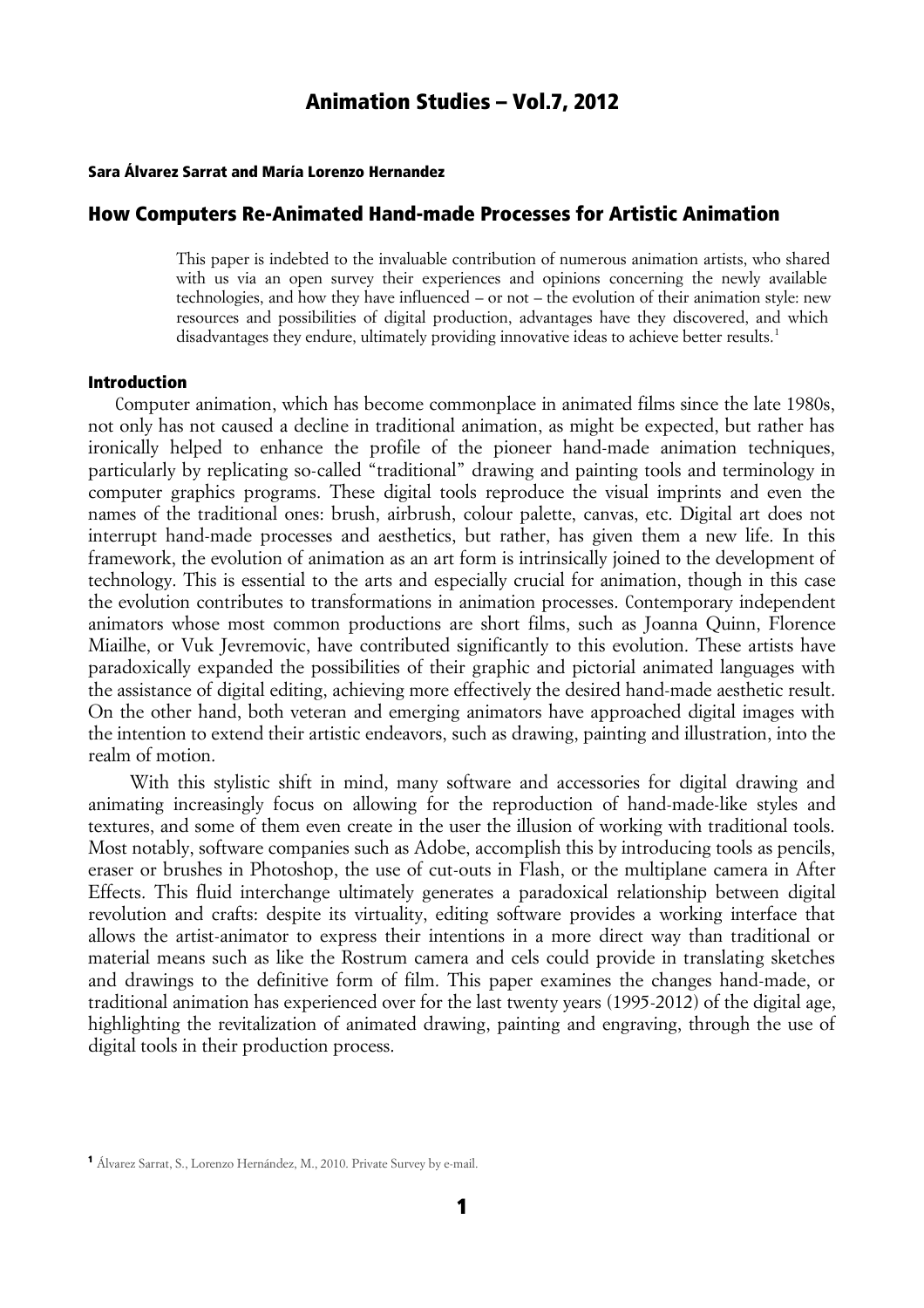#### A Taxonomy of Artistic Animation: The Moving Visual Arts of the 20<sup>th</sup> Century

While artistic animation embraces a wide stylistic, conceptual and technical spectrum, this section will focus on films and authors who use animation as an expressive means that join together aesthetic and storytelling values, analysing the visual transformation experienced by animated drawing, painting and engraving through digital image processing, as opposed to largescale commercial productions produced by major studios such as, for example, Pixar. In defining the concept of "artistic animation" we will present an overview of the fine artists who dived into animation to extend their artistic activity.

From its beginnings, cinema provided artists with the possibility to develop their artistic work in duration. The attractiveness of such potentiality is explained by Lèopold Survage (1988) in these terms: "Everything that is accessible to us has its duration in time, which finds its strongest manifestation in rhythm, action and movement."<sup>[2](#page-1-0)</sup> A significant number of artists from the avantgarde art movements of the 1920s and 30s, particularly those operating under the formal strictures of the Bauhaus or German Expressionism, were seduced by the possibilities of animation. For artists like Walter Ruttman, Hans Richter, Viking Eggeling, Oskar Fischinger, or later Mary Ellen Bute, Alexandre Alexeïeff and Norman McLaren, the move from fine art to filmmaking was a constant source of renewal for their concepts and aesthetics through the practice of animation. Animation historian Cecile Starr (1987) differentiates between artistic animation and the mainstream animation of the time, such as T*he Adventures of Felix* (1919), by Pat Sullivan, *Dizzy Dishes* (1930), by Fleisher Brothers, or *Three Little Pigs* (1933), *Snow White and the Seven Dwarfs* (1937), both by Walt Disney. Artistic animation, in Starr's formulation, was "the new name of an art that began early in this [the last] century, when Futurist, Dadaist and other modern artists were eyeing the motion picture as the medium that could add movement to their paintings and graphic designs."[3](#page-1-1) Although much time has passed since the avant-garde period, the hybridization of various art forms that characterizes contemporary culture, alongside the spectacular digital revolution at the end of  $20<sup>th</sup>$  century, has made it possible for animation to re-experience a shift towards unexpected fields. The ongoing transformation of the medium reveals the central role visual art plays in contemporary independent or experimental animation, as it is a medium in which artist-animators can naturally integrate different disciplines into moving images.

 Artistic animation, moreover, has never been opposed to technological innovation, since manyanimation painters<sup>[4](#page-1-2)</sup> tried to revise their visual language through devices of their own invention, or implementing new techniques. Some of these innovations were successful, like Mary Ellen Butte's electronic animations, or Len Lye's and Norman McLaren's scratching on film. Some other artists created less durable inventions, such as Oskar Fischinger's machine for shooting layers of wax. On its own, animation has the power to re-animate visual arts in

<span id="page-1-0"></span><sup>2</sup> Survage, L., in Starr, C., Russett, R., 1988. *Experimental Animation. Origins of a New Art*. 2nd ed., New York: Da Capo Press, p. 36.

<span id="page-1-1"></span><sup>&</sup>lt;sup>3</sup> Starr, Cecile, 1987, "Fine Art Animation",<http://mypage.direct.ca/w/writer/FAA.html#Starr>[Accessed 15 March 2011].

<span id="page-1-2"></span><sup>4</sup> We refer the term *painter-filmmaker* as it is quoted in Sara Alvarez Sarrat's PhD research titled *La Animación: un espacio para el Arte*.*La Pintura-Animada en la última década del siglo XX* (*Animation: a Space for Art. Animated-Painting in the last Decade of the 20th Century*, 2002), which embodies the evolution of the terms *animation-painting* and *painter-filmmaker* in the main bibliographic resources. The origins of its early definition are situated in the experimental work of Arnaldo Ginna (1910), as well as in the painting series *Colored Rhythms* (1914), by Léopold Survage, that despite never being filmed, led him to declare: "I will animate my painting, I will give it movement" (Starr, C., Russett, R., 1976: 36). The same idea appeared years later at the film *Motion Painting nº 1* (1947), by Oskar Fischinger, and it was linked to the subsequent declaration, made by Giannalberto Bendazzi: "La Peinture dans la durée" (Bendazzi, G., 1978: 54.). Other artists, such as independent filmmaker Stephen X. Arthur, used explicitly the term *animated-painting* (ARTHUR, S. X., 1999: http://mypage.direct.ca/w/writer/Vogel.html). Both terms have been consolidated in time, conforming part of the title in two referencial monograph volumes: *Raoul Servais. Itinéraire d'un ciné-peintre* (Moins, Ph., Temmerman, J: 1999), and *Georges Schwizgebel: Animated Paintings* (Cotte, O.: 2004).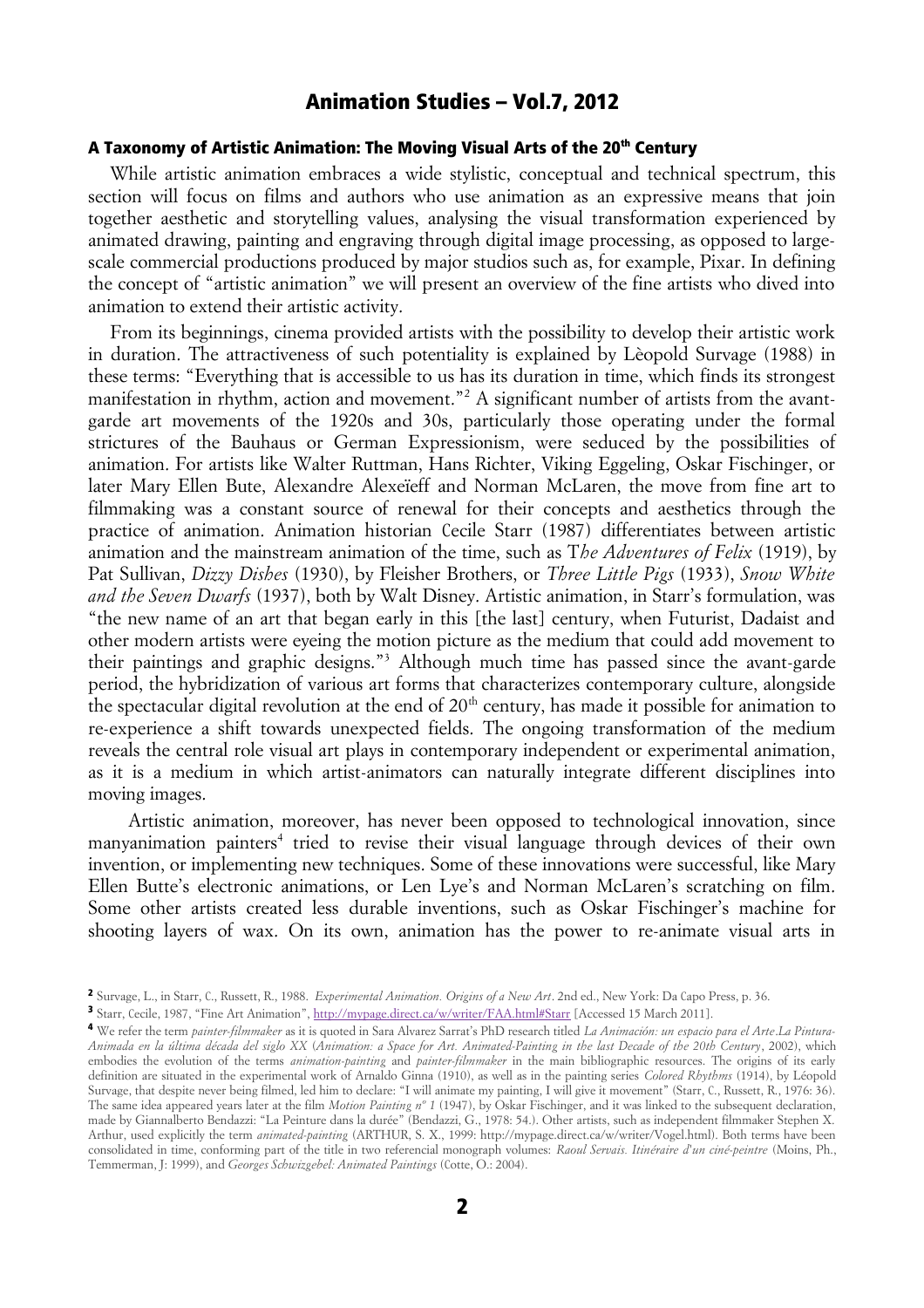unpredicted ways, bringing painting to movement and music, much like Fischinger or Alexeïeff demonstrated with their early films of the 1920s or 30s. During the last two decades, artists have continued expressing themselves through animation. Their ongoing artistic endeavours are facilitated by technological advances, most notably Michaela Pavlátová, Jonahtan Hogdson and Han Hoogerbrugge. Hoogerbrugge in particular, whose films have evolved from painting and illustration towards an increasing use of digital tools to be shown as interactive devices at galleries and on the Internet, incorporates into his work a one-to-one<sup>[5](#page-2-0)</sup> communication (artist-spectator), which provides the technological sphere.<sup>[6](#page-2-1)</sup> According to Hoogerbrugge (2005), technology eliminates the intermediaries between creator and the public.

Nowadays, digital processes have become central in the development of animation. For us, it is highly significant that a special kind of animation that can be considered as artistic presides over this evolution. The need to achieve believable "hand-made" rendering effects has propelled the adoption of new technologies at traditional animation studios such as Studio Ghibli when they produced Isao Takahata's *My Neighbours the Yamada* (1999), based on a manga by Hisaichi Ishii. Studio Ghibli wanted to replicate as accurately as possible the watercolours of the original stories. Achieving their goal of a realistically reproduced hand-made aesthetic facilitated a technological evolution at the studio, affecting all production stages in their following films and replacing traditional animation and cut-outs with 3D animation and 2D silhouettes. Further, Studio Ghibli's achievements inspired other studios and filmmakers worldwide. The recent Spanish feature *Chico and Rita* (2010), by Oscar® award-winning filmmaker Fernando Trueba and graphic designer Javier Mariscal, is exemplary of the reasons animation is now a medium that has become more attractive for artists coming from other disciplines. In *Chico and Rita*, the main challenge was to keep the free style developed by Mariscal, in terms of the design of the characters and the intuitive and gestural strokes of painting used in the backgrounds, and adapt it to animation, using a rotoscope for the camera movements and the acting of main characters.

Nevertheless, though technical evolution casts a direct influence of the conception of "applied" or commercial work – such as cinema or videogames – in the case of artistic and independent animation these changes operate at a more practical level. In our interview with Michael Dudok the Wit (2010), he contends that "the [technological] evolution has clearly been affected on a superficial level by computers, but I'm not sure if it has been affected on a deeper level."[7](#page-2-2) According to Dudok the Wit, digital technologies have revitalized animation production, resulting in crucial changes in artistic animation, most notably concerning the division of labour. Digital technologies make it easier for singular individuals or a small animation team to produce quality films, artists are more present in each stage of the production process, which allows them to preserve their personal style. Animation artists have adapted themselves to the new production systems, without great difficulties, because, as filmmaker Isabel Herguera (2010) asserts, "eventually it is not the means you use, but what you have to tell."[8](#page-2-3) Herguera's sentiments are also reflected by other filmmakers, as we will outline in our next section.

<span id="page-2-0"></span><sup>5</sup> Han Hoogerbrugge, 2005, *Zoo*,<http://www.mu.nl/uk/exhibitions/past/zoo/>[Accessed 16 September 2012].

<span id="page-2-1"></span><sup>6</sup> To know more, visit<http://www.hoogerbrugge.com/>

<span id="page-2-2"></span><sup>7</sup> Michael Dudok de Wit in Álvarez Sarrat, S., Lorenzo Hernández, M. [email] (Private survey, 2010).

<span id="page-2-3"></span><sup>8</sup> Isabel Herguera in Álvarez Sarrat, S., Lorenzo Hernández, M. [email] (Private survey, 2010).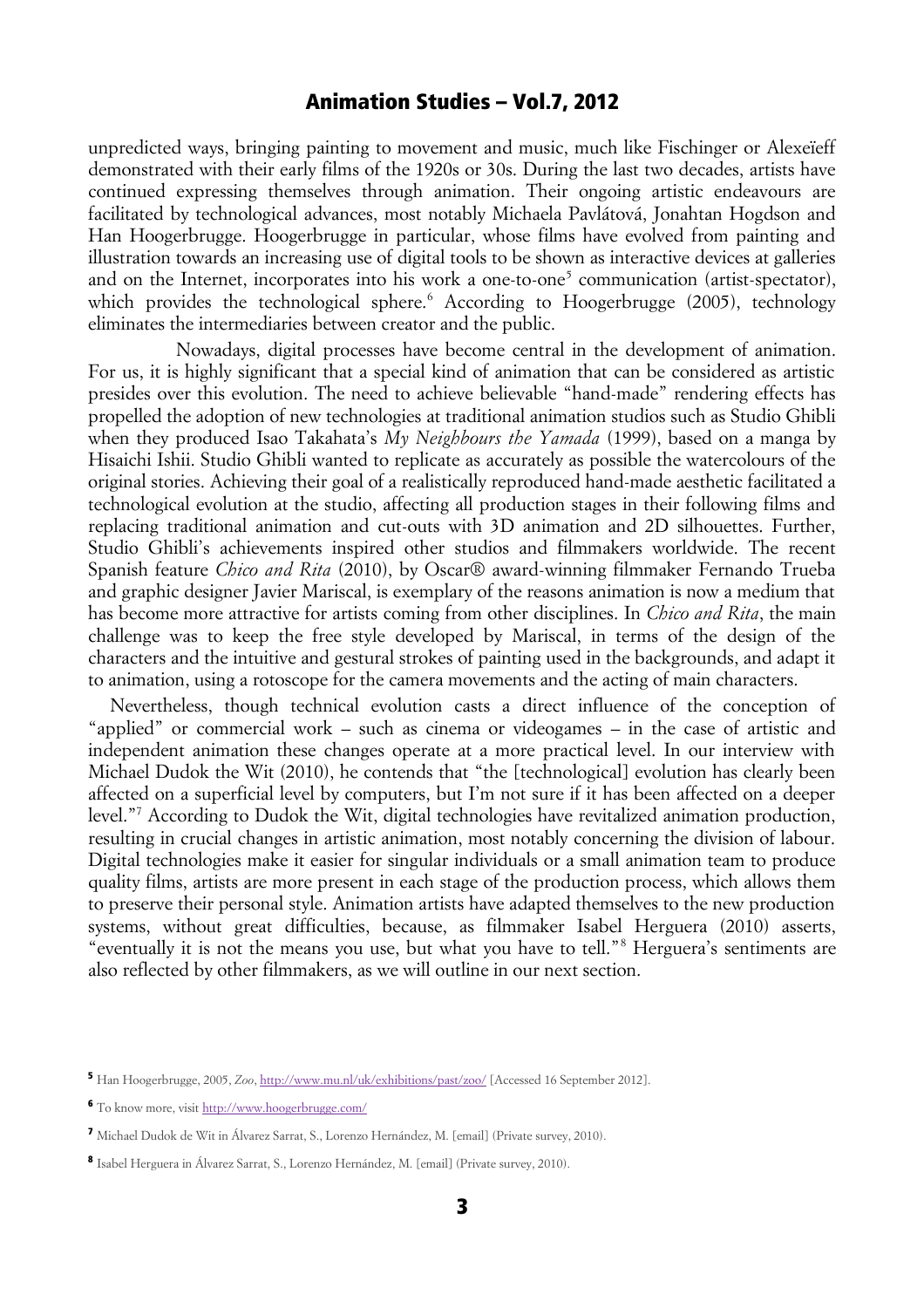#### The Artists Talk to Us: The Evolution of Artistic Animation in the Last Ten Years

 This section examines the major changes in the animation production process that the increasing implementation of digital technologies has favorably caused. These conclusions have been collected from the testimony of directors in the field of artistic animation who kindly responded to our survey. These filmmakers are from different countries and age brackets, who nevertheless share the belief that animation production does not depend on the medium, but rather on what they wish to communicate. For these artists, the fundamental purpose of animation is to create the illusion of movement and personality in action, and as such, transcend the use of technologies, either digital or traditional. The advantage of digital technologies, however, directly impacts the process of animation in two aspects: production systems and aesthetic factors.

 The digital revolution has invaded many facets of everyday life, and in the case of animation it has become a more flexible medium, expanding options for filmmakers. When we initially reviewed the artists' opinions regarding this change, we concluded that the new digital tools have increased the development speed of any production process by reducing difficulties at all stages, but had the most significant impact by reducing overall production time. This reduction has substantially reduced the economic costs, and in this fashion, has made it easier for new filmmakers to produce their own films. When compared with earlier times, the most significant change in animation filmmaking processes affects how the workflow is conceived of — not the initial idea, but the production process, animation and image compositing. As Michaela Pavlatova (2010) puts it,

> I don't understand how we could work without computers. But we did it, quite successfully. We planned our work more carefully; we had ability to estimate the right timing, number of frames in a movement, in the entire scene, in a film. I lost many of these skills as I started using the computers; now you can test it, you can change it, make it again...<sup>[9](#page-3-0)</sup>

 Pávlatová clearly refers to one of the main advantages offered by working with computers: the immediacy with which the results may be rendered and reviewed. Artistic animation has found a great ally in the potential for reviewing the rhythm, as well as the visuals and narrative aspects of a film as work on the film progresses. This has enhanced its formal aspect and the expressive gestures throughout the entire work process. In addition to promoting greater control over the process, continual review of the footage also facilitates improvisation and freshness, giving to the artist's freedom for re-recording, adding, removing, etc.

The visual aspects may be partially affected by the processes but, in general, "artists use one technique or another when it adapts better to their proposals,"[10](#page-3-1) as the Spanish animator Jorge Dayas (2010) noted in our survey. Although animators develop their projects using different technical or artistic solutions, in the background of their works the authors' identity remains intact, even among their commercial work, such as Raimund Krumme's animated short films or advertising films. However, for filmmakers who are more interested in the artistic aspects, adapting to new tools is not always an easy process. Personal style, for these artists, is more than a

<span id="page-3-0"></span><sup>9</sup> Michaela Pávlatová in Álvarez Sarrat, S., Lorenzo Hernández, M. [email] (Private survey, 2010).

<span id="page-3-1"></span><sup>1 0</sup> Jorge Dayas in Álvarez Sarrat, S., Lorenzo Hernández, M. [email] (Private survey, 2010).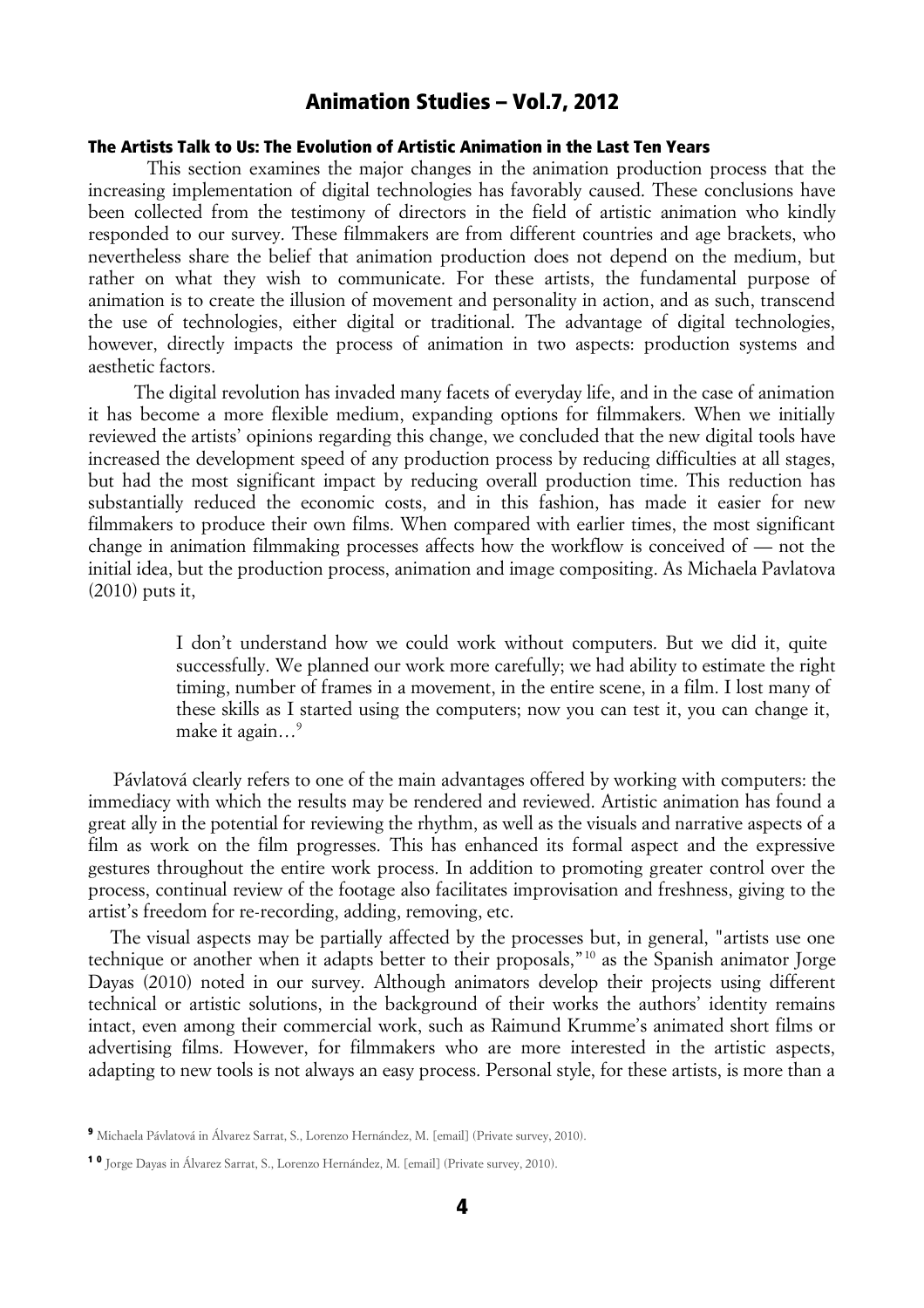mere technique or visual gesture, since it implies a whole reflection on the creative act. As Jonathan Hodgson (2010) points out, it is easy to question one's personal identity in the production process with digital technologies. He contends that,

> for a while, while I was concentrating on learning new software and adjusting to a new way of working my personal style changed a lot. I stopped focussing so much on drawing and for a while my animation became more like motion graphics. I became aware that my work had lost some of its warmth and was less emotional, so recently I have gone back to working with a more traditional drawn approach to animation, but using some of the technical shortcuts available when working with digital animation software.<sup>[11](#page-4-0)</sup>

Nevertheless, working with computers has led to new ways to experiment. The artists research the possibilities of new resources – software, cameras, digital drawing tablets – which not only provide an improvement of the image quality, but they also extend the formal and narrative possibilities of the medium. The entire filmmaking process can immediately checked and fixed the evolution of the work, from the beginning to the end, which has transformed animators' production methods, and give place to more freedom, as Maureen Selwood (2010) suggests:

> At first I found the computer software a challenge to my methods. I felt something was being lost in translation as my helpers wanted and needed things to be defined in a way I wasn't used to. I began to enjoy the scanning which was the first stage of pleasure and then Photoshop as I could composite things more freely.<sup>[12](#page-4-1)</sup>[xii]

The propensity for digital animation to endlessly refine or explore ideas has allowed some authors to bring animation to an increasingly conceptual level. Films such as Gil Alkabetz's *The Da Vinci Timecode* (2009) or *Travel to China* (2003) positioned the editing phase as the focus of the production process, in a departure from the traditional artisanal side of animation making, which emphasizes the stages of pre-production. In both films by the Israeli animator, a single image and a thorough job of editing and composition of visual rhythms build dramatic tension as a "crescendo," animating the picture from its visual "rhymes," or similarities, to suggest motion. Paul Bush also used a similar process for his film *While Darwin Sleeps* (2004), proposing a stimulating practical reflection about the fundamentals of animation. According to Bush's film, the sequencing of images and the persistence of vision creates motion from still lifes and borrowed pictures.

In addition to the increased pace of production, another main benefit of adopting digital technologies is the elimination of inconvenient intermediaries between visual arts and film format. Quinn and Koji Yamamura (2010) celebrate the disappearance of the limitations that cel animation imposed to their original designs; for both artists, digital editing has improved the artistic resolution of their animated drawings, with the implicit cleanliness that scanning and editing provide to them, instead of using grease pencil and acrylic painting on cels, or what they

<span id="page-4-0"></span><sup>1 1</sup> Jorge Dayas in Álvarez Sarrat, S., Lorenzo Hernández, M. [email] (Private survey, 2010).

<span id="page-4-1"></span><sup>1 2</sup> Maureen Selwood in Álvarez Sarrat, S., Lorenzo Hernández, M. [email] (Private survey, 2010).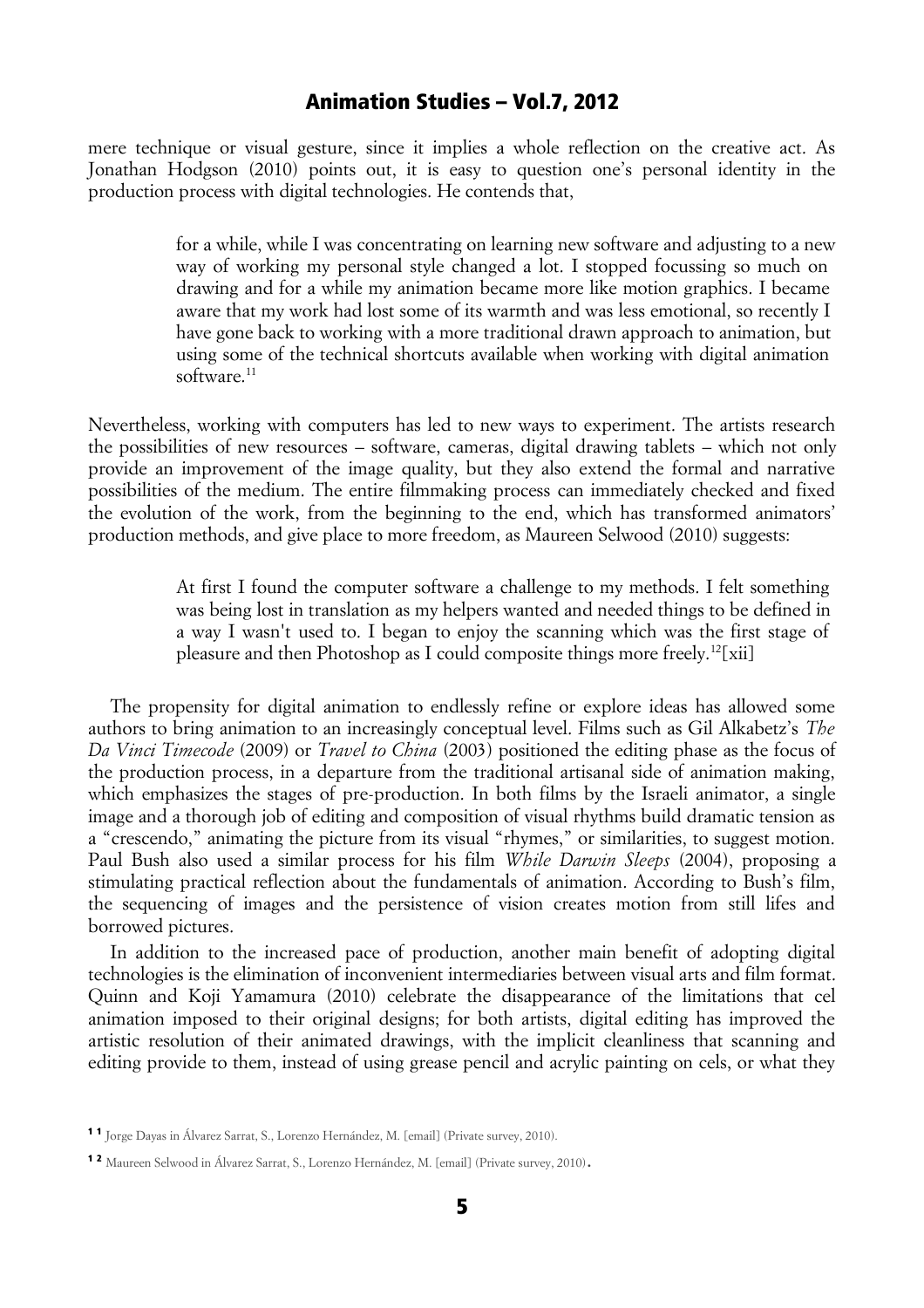consider to be a graphic "intermediary"[13](#page-5-0) between their original drawings and the film print. As well, current technologies are more direct for artists and offers greater freedom, allowing them to preserve the gesture of their hand-made work in the final film print. In addition, the continuous monitoring of action, composition and rhythm leave room for more artistic control on every step of the filmmaking process, which becomes something alive.

To conclude this section, we must highlight a factor that has been for some directors an added attractive and an opportunity to create: the combination of traditional and digital techniques. Selwood (2010) notes, "I also feel that working with live footage, archival footage and making hybrid forms of animation is now easier than in the past."[14](#page-5-1) The coexistence of means of expression in a digital context makes it more difficult to define boundaries between different art forms, as they are assimilated by animation into a new whole. Moreover, for most filmmakers, the use of digital tools such as the draw, scan, clean, contrast, multilayer, etc. functions in Adobe's Photoshop have become so ubiquitous that they are considered to be a necessary preliminary step in image processing. Ultimately, with the development of these tools, the borders between traditional and digital work has faded in the production process of artistic animation. As such, animation is a versatile medium whose evolution is inextricably linked to the development of technology, though such evolution is often the result of overcoming subsequent technical limitations that create a new needing, as we contend in the next section.

#### The Challenge of Adaptation: A New Scene with New Handicaps

 This section will explore the new technical aspects of artistic animation raised by the use of computers. First, we focus on the human aspects, determining when the artists need to interact with a team of specialists. We then describe the software programs used for every stage of animation making, which has caused a significant change to the processes at more conventional studios. We will conclude by outlining how new technologies have solved old limitations, such as number of layers, camera movements, mixed media, but they have also led to new boundaries, including technical specialization and team working. Our analysis of the artists' requests to solve these limitations will also suggest new horizons for future collaborations between computer developers and animators.

 Many artists have been attracted by animation as a means to explore their creative personality; the animated short film becomes an intermediate space between cinema, which requires the division of labour, and art, which privileges individuality. Animation painters, like Alexander Petrov or Caroline Leaf, have become well-known due to their tendency to work alone despite the tremendous labour behind their films, which show their personal imprint onto animated matter. However, the digital context has established new rules, in that an increase in the division of work may call into question the idea of animation as a place where artists can develop their tasks autonomously. More simply, digital technologies have established a twofold issue: when artistanimators start a film, they recruit less traditionally-skilled professionals, but inversely, when the film enters its post-production phase, they need to involve more computer-skills specialists, such as 3D animators, digital clean up, mattes, compositing and editing technicians. Therefore, the

<span id="page-5-0"></span><sup>1 3</sup> Selwood, M. [email] (Private survey, 2010).

<span id="page-5-1"></span><sup>1 4</sup> Selwood, M. [email] (Private survey, 2010).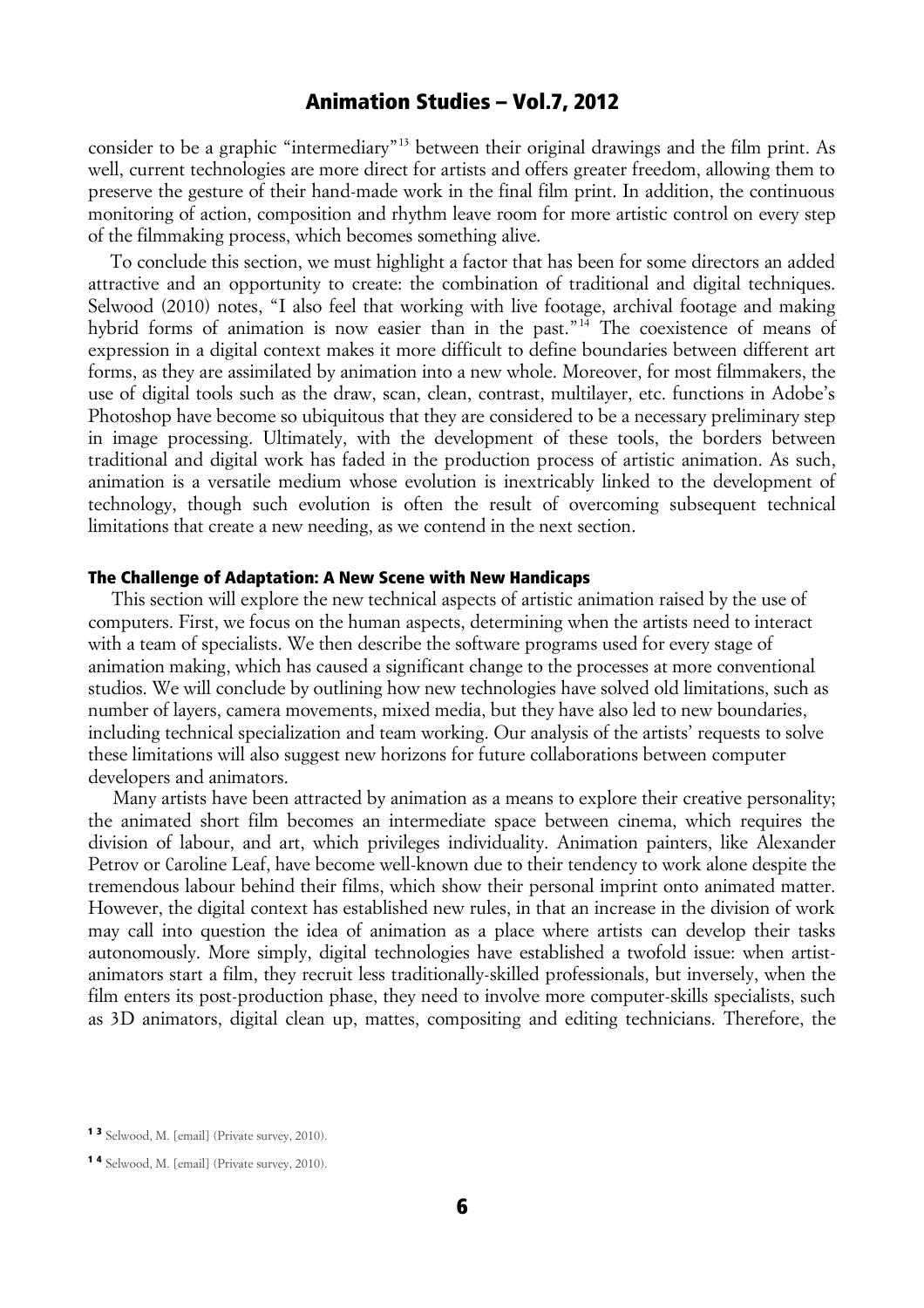division of work in artistic animation is selective because initially the personal aesthetic and style of the artist-filmmaker predominates, and the process becomes only more pluralized or collaborative when it approaches the technical phases.

 In most cases, dividing work among a number of professionals is not intrinsic to working with computers, but it is rather commanded by two main factors: the pressure of time, and the availability of budget. In this sense, as common before the digital era, artists tended to divide labour more often when they did commissioned jobs, such as an advertising commercial, than when they made their personal films. If, for example, an animated ad-film must be completed in a few weeks, hiring other specialists becomes vital. Commissioned films additionally tend to require more rendering, 3D and post-production effects than the personal films of these auteurs, for example, because they often include a virtual replica of the announced product, or use postproduction in order to achieve a more attractive result for the public. Moreover, working with computers, especially since access to the Internet has provided independent animators the possibility to "outsource" parts of their animation process to other animators outside of their own countries. In this framework, working with computers is not the main factor that stimulates independent animators to divide their job, but undoubtedly provides a versatile platform to do so.

 In general terms, artists need to hand over work to assistants when they are not updated with the latest technology, or they need to rely on a variety of software programs. Nevertheless, working with other professionals has opened the door to an interdisciplinary approach, especially between artistic animation and performance arts, such as theater, dance, and live action. Over the last ten years, artist-animators like Krumme or Selwood have brought the visual language to new productions made with dancers. In films such as Krumme's *Der Gefängenenchor* (2003), the human body experiences distortions and transformations that the author conceives in the same way for their animation creatures.

 We can conclude that the professionals who are working on an animation project are selected depending on the profile of the production and the process phase, which in the digital age is determined by the software. In our survey, the artists provided very precise information on the different software that they use in the main three steps of filmmaking: pre-production, production and post-production. The first of these phases, pre-production, includes concept art, characters' design, story board, animatics, and layout. The production phase is focused on characters' animation, effects, cycles, and in-betweening. The last phase, post-production, is related to final or fine-tuning tasks such as colouring, masks, integration, camera movements, and visual effects. Naturally, the answers differed according to the animators, and even for the same artist each project has diverse requirements. For some animators, especially if they tend to work alone, it was difficult to give an accurate answer for each production step, since they have their own special frameworks in which all the production phases can be mixed. But, in general, the assorted software programs they mention are in widespread use among most animators in the world.

Obviously, pre-production is the step where technology does not play so decisive a role, though the use of software it has made it faster and cheaper. Quinn (2010) notes that the work of animation directors has not changed; "computers have not really enabled me to delegate direction work."<sup>[15](#page-6-0)</sup> Except for some assistance from Photoshop, many of the interviewed animators still draw by hand the entire pre-production on their own, such as concept and character designs,

<span id="page-6-0"></span><sup>1 5</sup> Joanna Quinn in Álvarez Sarrat, S., Lorenzo Hernández, M. [email] (Private survey, 2010).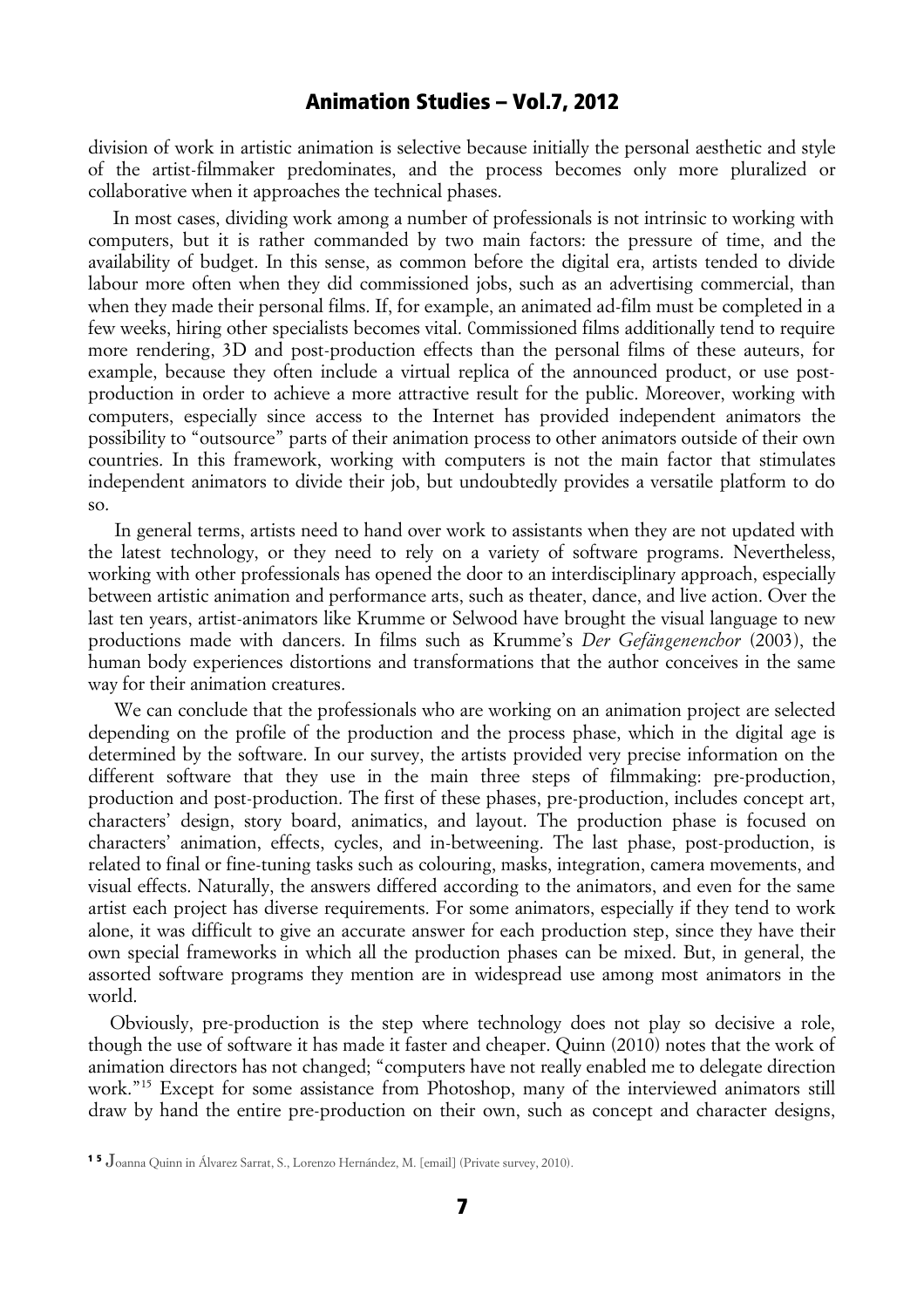storyboard, layouts, even when they are involved in 3D projects. Later, to assemble the animatics, they use the same editing programs that are also used during the post-production phase. The most evident improvement wrought by digital editing, working with sound and pictures together at the outset of a project is, as Amanda Forbis and Wendy Tilby (2010) contend, "wonderful and expedient – particularly as sound is such an integral part of the creative process."<sup>[16](#page-7-0)</sup>

When they reach the production stage, many animators also still design the entire animation by hand, using webcams for a rough checking. But, when animation is entirely done under camera, capturing images with better quality becomes essential. To accomplish this, the animators then use digital still cameras and programs like Stop-Motion and Dragon. The program Retas Pro is commonly employed when artists want to give their images a more hand-made aspect, not unlike like Yamamura's drawings done with pencil, but coloured by computer, for instance. Moreover, Flash can be used for every step of production, and also for creating three-dimensional spaces by the addition of flat layers. For many animator-artists, the main contribution of 2D software is, as Alkabetz (2010) suggests, a sensation of freedom "with drawing and animating. In a way I can work in a more sketchy way, so the digital means actually let me have a more handmade look."[17](#page-7-1) Finally, for 3D projects, most animators prefer Maya and Lightwave, which can render abstract and surrealistic worlds like those depicted by Salvador Dalí (Destino, Dominique Monfery, 2003), or, more recently by Kathy Smith (Indefinable Moods, 2001).

Undoubtedly, post-production has been the phase most dramatically transformed by computers, in terms of colouring, masks and compositing. As Pavlátová observes, "we love how the sizes, shapes and placement of elements can be so easily be manipulated; as well, putting the images on the timeline helps us to get an immediate sense of layout, character, timing and transitions."[18](#page-7-2) There is a wide offering of software programs that combine colouring and editing, though the most popular for animation artists who want to achieve a painterly look are TV Paint and Corel Paint. After Effects is mostly used for masks and compositing, and Final Cut for editing, a choice shared by the majority of cinema studios in general. Moreover, the Kinescope process, or printing digital images directly onto 35mm film, has revolutionized the concept of filmmaking itself. As the film is not printed until post-production is complete, any mistakes can be corrected at any point in the final process.

Additionally, it can be said that independent animators, who in the past were noteworthy for the uniqueness of their artistic approach and techniques, are now developing and expanding their individual style through digital means accessible to everyone. However, the conception of animators making films entirely by themselves because computers seem to facilitate it must be discarded. Computers provide more autonomy to authors to check the project and to foresee the global result, but their use multiply the technical specificities needed to complete a film.

Despite their many advantages, digital technologies have presented new limitations and difficulties. Disadvantages identified by the filmmakers are intrinsic to the computer framework: the virtuality of the environment, the failure of applications or the loss of data can make the animators' work harder than it used to be with cels and a traditional Rostrum or multiplane camera. The constant need to update the software appears as their most common concern, particularly if the animator loses time and energy in adapting to them, and then they become

<span id="page-7-0"></span><sup>1 6</sup> Amanda Forbis and Wendy Tilby in Álvarez Sarrat, S., Lorenzo Hernández, M. [email] (Private survey, 2010).

<span id="page-7-1"></span><sup>1 7</sup> Gil Alkabetz in Álvarez Sarrat, S., Lorenzo Hernández, M. [email] (Private survey, 2010).

<span id="page-7-2"></span><sup>1 8</sup> Michaela Pávlatová in Álvarez Sarrat, S., Lorenzo Hernández, M. [email] (Private survey, 2010).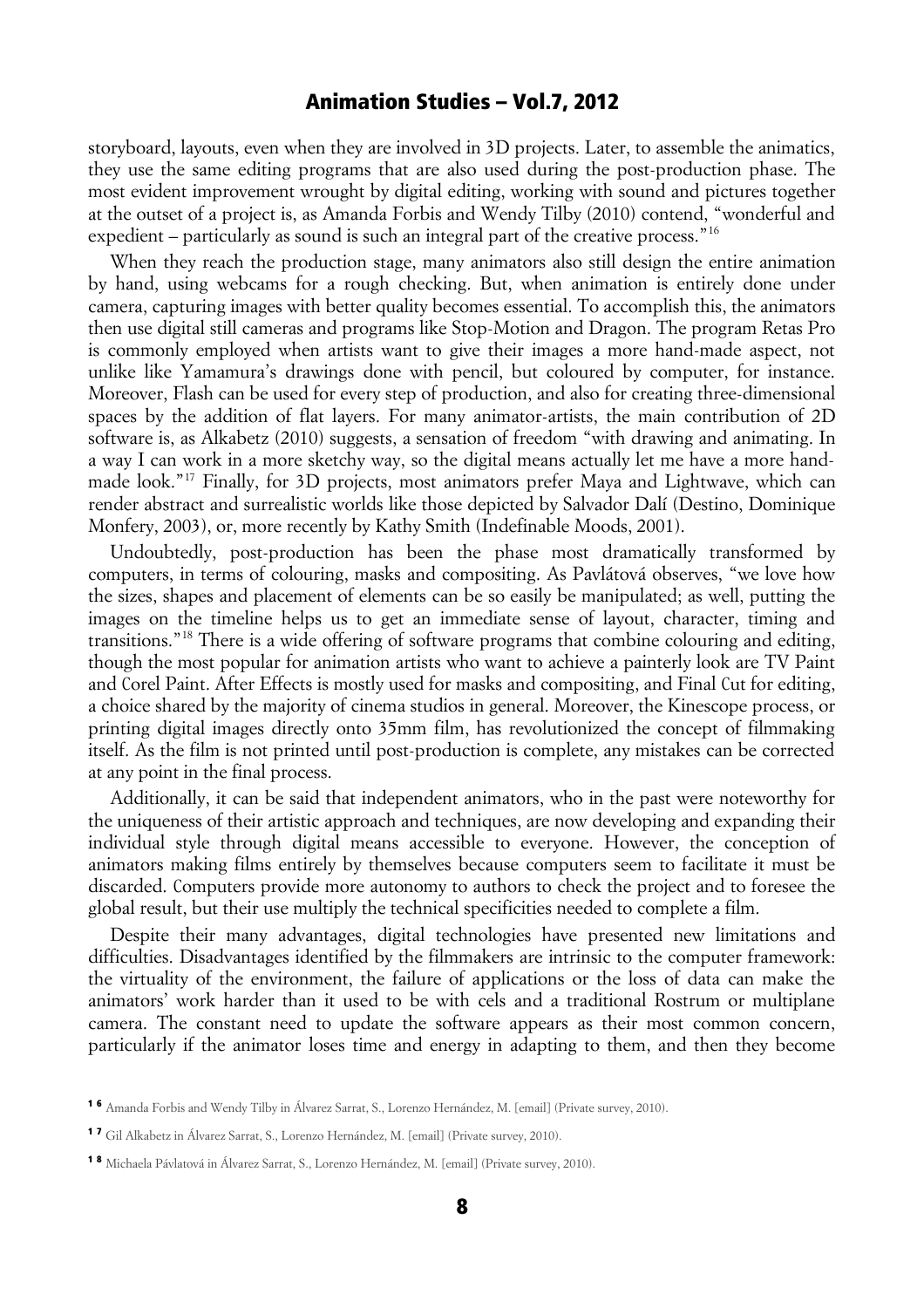obsolete. Moreover, adapting to new software frequently forces an improvement of hardware, with the consequent economical – and environmental – waste as older hard drives themselves become obsolete. Additionally, some animators point to the difficulties in exchanging data across different software and platforms, like translating between Mac and PC. This presents a particular handicap for Flash animation, as Flash is incompatible with technologies such as the iPhone.

It is necessary to add one more factor to all these difficulties, as the psychological boundaries must be also taken into consideration. At times, the requirements for using the software can inhibit the artists' creative output; in other cases, the animator's reluctance to know about these programs may turn into the biggest limitation, even for young animators who have grown up with computers. It is thus important to let the artists know that they can really develop a relationship with software that can be learned in stages.

Among the specific handicaps experienced by animation artists, we must underline the difficulties to replicate digitally a painterly look, akin to oil painting or tempera. However, sometimes they achieve remarkable results, very close to their entirely hand-made animated films, such as Tilby and Forbis' Oscar® nominated short film *Wild Life* (2012). On the other hand, scanning and compositing in the computer is still very labour intensive, particularly when animators wish to keep a fresh style of drawing with open lines, akin to Quinn's work or that of Bill Plympton. Ultimately, animating with a computer can remove the 'real' drawing experience from artists, who miss the real size of working with paper on a table.

In order to solve most of these problems, the ability to cross over between different programs has been one of the main requests: mixing Flash and TV Paint, for example, or developing a Flash version suitable for working with pixels would reduce production time. The usability of the different software is another variable that animators would love to combine. Some of them believe that the interface of TV Paint is not as user-friendly as Photoshop's. Equally, for those animators who want to achieve a painterly result, they would prefer to use a Photoshop version closer to TV Paint in terms of variable color brushes and flexibility with bleed, blending and saturation. Significantly, Jonathan Hogdson even suggested working in a different context than traditional desktop computers: "I would love to have TVP Animation, After Effects and Photoshop working on an iPad so that I could work almost anywhere with ease. I'm sure this innovation is just around the corner."<sup>[19](#page-8-0)</sup>

Some artists also mention the need to apply textile or real matter textures to reach a more natural hand-made look. This would require a more advanced hybridization of the process to take these textures into the digital environment. Another interesting idea – suggested by Vuk Jevremovi $\check{\mathbf{c}}$  – is to develop drawing applications to reproduce the effects of real matter. For instance, a virtual eraser, with similarities to a real one, would remove and blur the lines analogous to manual erasing. In this sense, the use of any program should be as natural as paper and pencil. Nowadays, this thought inspires animation software and hardware developers, whose target is to make the computer as familiar as possible to the artist. In this sense, we can find new supplies and accessories such as touch screens where the animator can draw directly with a variety of optical pencils that will eventually replace the pencil, the eraser, the airbrush, etc.

Ultimately, we believe that the improvements suggested by animation artists will advance the medium in new directions. These improvements would provide individual animators or small studios an opening to produce more commercial formats such as long features and series, with

<span id="page-8-0"></span><sup>1 9</sup> Jonathan Hodgson in Álvarez Sarrat, S., Lorenzo Hernández, M. [email] (Private survey, 2010).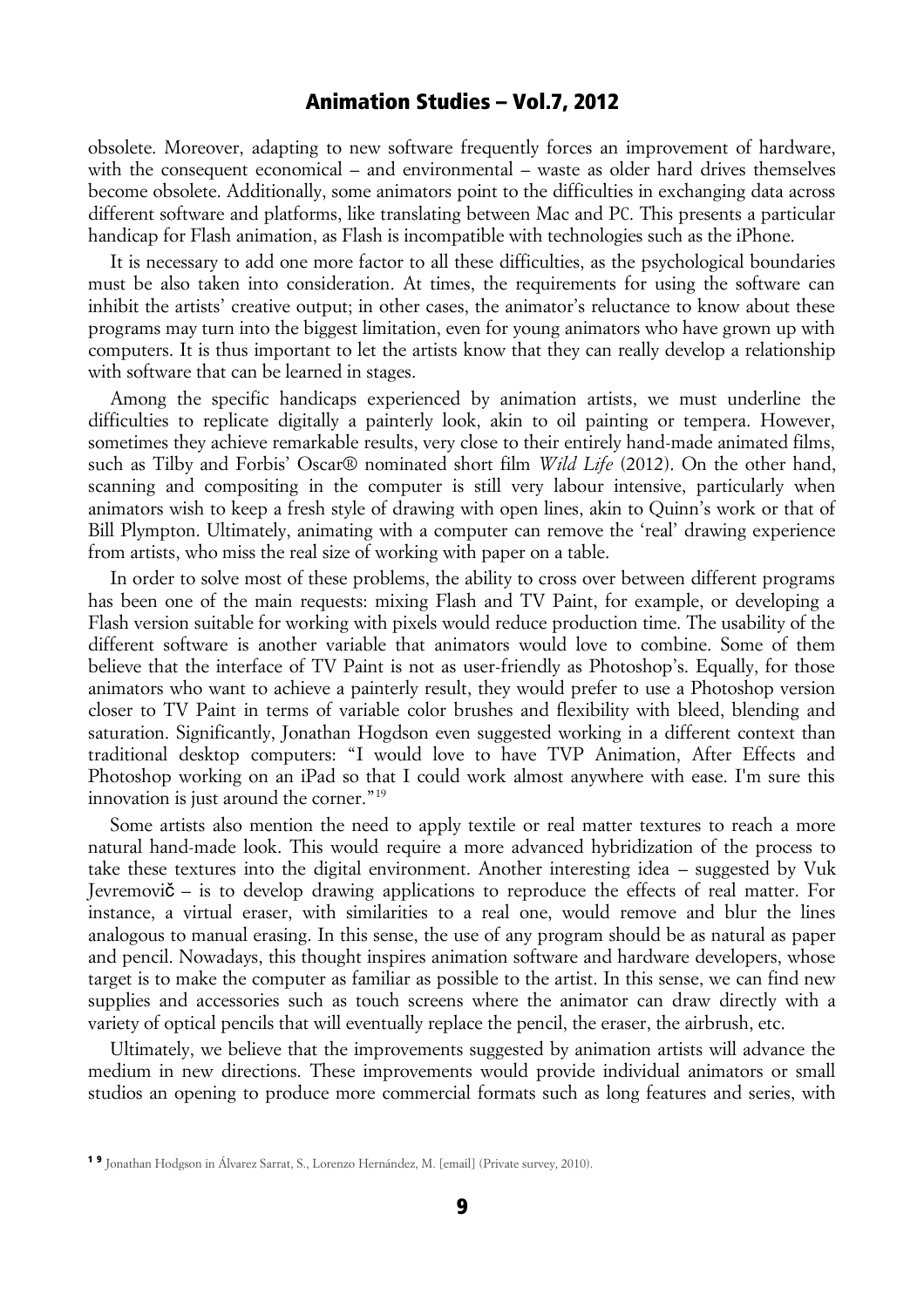the same visual quality of their short films. The aesthetics of artistic animation could, in return, be assumed by mainstream production, even influencing other cinematic platforms such as Internet animation or video games.

#### Conclusions

Computers have not yet enabled artists to delegate direction work, although they have clearly transformed animation processes, subjects and aesthetics. Computer-assisted artistic animation has had unexpected results, such as an increase in the production of artistic films, as well as it has brought technology and arts much closer together.

As we mention in our introduction, there has been a noticeable improvement of the quality of artistic films done by acclaimed animators who started their careers in the 1980s, a period linked to the introduction of computers in animation. Overall, digital editing has made it easier to achieve a genuine hand-made aesthetic, as opposed to pre-digital or cel animation techniques. Moreover, the implementation of digital technologies into animation filmmaking has complemented and expanded hand-made processes directly under the camera. In postproduction, it is now possible to overlap incompatible techniques under the camera, such as oil painting and sand. Additionally, animation can interact with visual effects that give more depth and consistency to this invented world, as can be observed in films which combine hand-made aesthetics and 3D objects and backgrounds, like the famous proposal by Anthony Lucas to reenvision silhouette animation in his Oscar® nominated film, *The Mysterious Geographic Explorations of Jasper Morello* (2005).

With all of the available digital options, many artists have adapted successfully to an entirely digital framework, re-formulating their personal style through the newest animation software. As well, digital technologies have made it easier for other independent animators to move to live action means and even to other platforms, destabilizing the limits of animation and cinema. The boundaries between Fine Arts and animation have similarly collapsed when mediums like engraving or painting are entirely re-invented through new technologies, as we can see in experimental films such as Simon Goulet's *Oïo* (2003), which features the transformation of an "action-painting" into animated images through an intensive editing process.

In this framework, many young and emerging animators have revealed themselves as animation artists via their student and debut films. Works like Bastien Dubois's *Madagascar: Carnet de Voyage* (2009) or Inès Sedan's *L'homme qui dort* (2009) display a rich variety of graphic styles, textures and painterly effects. The films by these *nouvelle* artists who have learned art and animation concurrently with mastering software programs demonstrate that digital means are a viable alternative to traditional tools, because their technological development imitates artistic development.

Nevertheless, we must note some restrictions and even loss of abilities, which have been inherent to the adaptation to digital technologies. The possibility of exploring ideas and fixing mistakes endlessly can eventually become a disadvantage, because there are no constraints and no risks. Probably due to this reason, a minority of authors decided not to use computers after a first or second experience, most notably Georges Schwizgebel after his experience filming *The Man without a Shadow* (*L'homme sans ombre*, 2004). This rejection becomes more significant when an entire animation factory such as Studio Ghibli purposely rejected digital applications when they developed their latest film, *Ponyo on the Cliff by the Sea* (*Gake no ue no Ponyo*, Hayao Miyazaki, 2008) in order to return to an aesthetic of traditionally-drawn animation.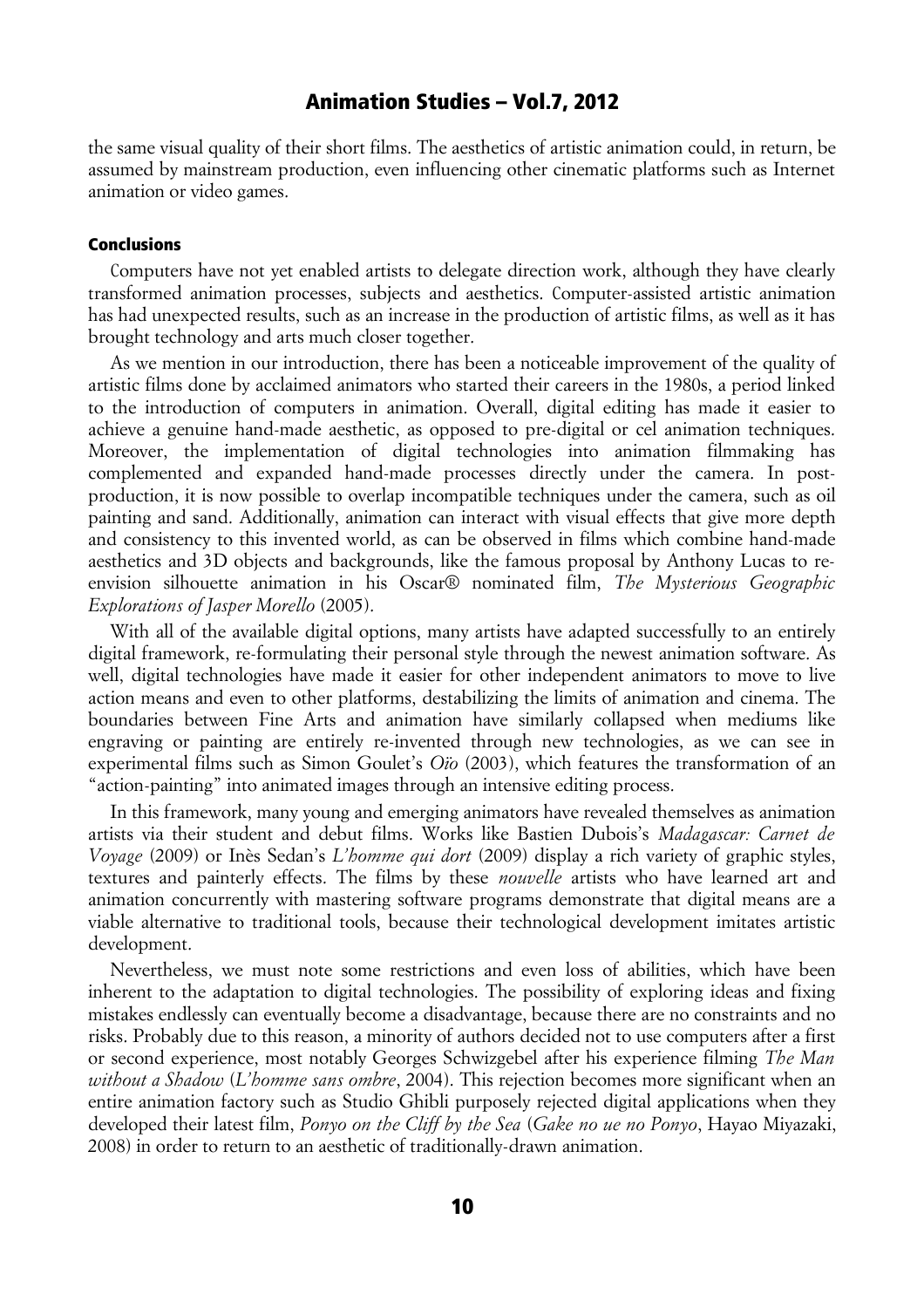Despite the notable rejections of digital technologies, the number of artistically-animated digital films has increased overall. The application of digital techniques to longer independent animated features, however, has mixed results. The Spanish production *De Profundis* (2006), a poetic long-feature developed by only one illustrator, Miguelanxo Prado, is deserving of special mention here. Though the animation style seemed quite limited, it served the author's purposes well, as the film is focused more on musicality and abstraction than on narrative or storytelling. Another remarkable example in this vein is the French collective long feature *Fear[s] of the Dark (Peur[s] du noir*, Etienne Robial, 2007), composed by episodes designed by famous European comic artists such as Blutch or Lorenzo Mattotti. This film in particular demonstrates that a fragmentary, artistic style is, in fact, compatible with in a feature-length format.

In conclusion, we must point to future challenges for the fusion of artistic animation and new technologies. For long features, a hand-made aspect could become a very appealing alternative, in that the acquisition of an artistic visual language would invigorate the European animation industry because of its potential to attract an adult audience to animation screenings at cinemas. As well, the use of simulated hand-made graphics is nowadays a strong proposition for video games, now that several studios, including Japan's Platinum Games, have established alternative aesthetics that integrate two-dimensional animation with 3D environments to satisfy an increasing number of young and adult users.

In this new digital landscape, the role of the animator artist becomes very different than Oskar Fischinger's or Norman McLaren's but, undoubtedly, the work of animators who research and experiment on their own has been increased, because each time there is more room for the animators who animate the films they wish to see.  $\bullet\bullet$ 

**A big THANK YOU to**: Gil Alkabetz, Inma Carpe, Jorge Dayas, Michael Dudok de Wit, Amanda Forbis, Isabel Herguera, Jonathan Hodgson, Vuk Jevremovic, Raimund Krumme, Michel Ocelot, Michaela Pavlátová, Joanna Quinn, Maureen Selwood, Kathy Smith, Wendy Tilby, Koji Yamamura.

A previous version of this paper was delivered at T*he Rise of the Creative Economy, The 23th Society for Animation Studies Annual Conference*, University of Indianapolis, Athens Campus. March  $18^{\text{th}}$ -20<sup>th</sup>, 2011.

**Sara Álvarez Sarrat** is a Senior Lecturer in Animation at the Faculty of Fine Arts, Universitat Politècnica de València - UPV (Spain). In 2002 she obtained her PhD in Fine Arts. She heads the Researching Group *Animation: Art & Industry*, which develops researching projects and PhD thesis. She also directs the *Masters Degree in Animation* at the UPV. She has presented papers on animation at Córdoba (Argentina 2009), published at the book *(p) Número irracional* (2004), and at *Archivo de arte valenciano* (2009). As a practitioner, her creative work moves between animation and Fine Arts.